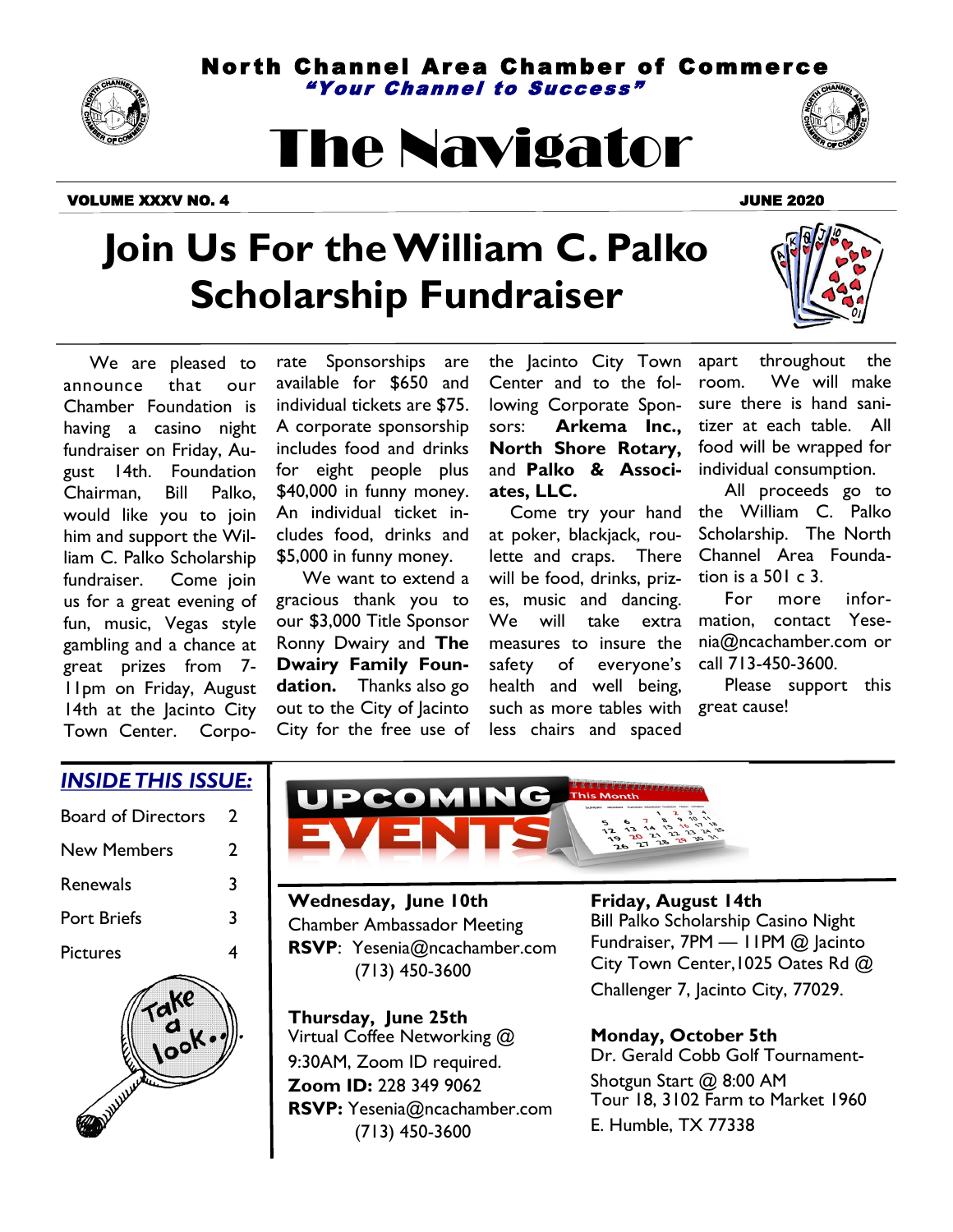### 2020 Board of Directors

**Christie Gates– Chairman** *Sheldon ISD* 

**Dr. Allatia Harris – Chairman Elect** *San Jacinto College* 

**Mike Williams,– 1 st Vice Chairman** *Edward Jones* 

> **Ronny Dwairy,- Treasurer** *Bestway Oilfield*

**Bill Palko – Secretary** *Individual* 

**Dr. John C. Moore – Immediate Past Chair** *Galena Park ISD*

Ian Adler, McCord Development Brandan Baird, Woodforest National Bank Angela Broussard, Broussard's Real Estate Rick Brown, Arkema, Inc. Nelson Espitia, Harris County Precinct 2 Pedro Garcia, Port Houston Isaac George, HTX Roll Offs Agustin Gomez, Houston Roofing Experts Robert Guerrero, SeAH Steel USA Andrew Harrell, Frost Bank Yuroba Harris, Congresswoman Sylvia Garcia Adam Lund, Capital Bank Greg Ollis, Channelview ISD Robert Perez, City Fire Protection Dr. Bill Raffetto, San Jacinto College North Garland Rutherford, LyondellBasell Denise Smith, Judge Joe Stephens Lon Squyres, City of Jacinto City DeAndra Stanley, Wendel D. Ley YMCA Linda Tijerina, HCA Houston Healthcare SE Kenneth Wimbley, KNCS Services, Inc.

#### **STAFF**

Margie Buentello, President & CEO [Margie@ncachamber.com](mailto:Margie@ncachamber.com)

Yesenia Doyal, Membership Director Yesenia[@ncachamber.com](mailto:Blanca@ncachamber.com)

Stephanie Rosendahl, Administrative Assistant Stephanie@ncachamber.com

**North Channel Area Chamber of Commerce 13301 I-10 East Freeway, Suite 100**

**www.northchannelarea.com**

**713-450-3600**

### NEW MEMBERS

### **Fit4Life Nutrition**

Norma Wyatt –Wellness Coach 14529-A Woodforest Blvd. Houston, TX 77015 Website: wyattnorma.goherbalife.com/en-us Phone: (520) 510-2749 Email: nlizeth.fit@gmail.com Fitness & Wellness

### **Petrohab LLC**

Samer Alazem — President 2808 Virginia St Houston, TX 77098 Website: www.petrohab.com Phone: (281) 407-3800 Email: s.alazem@petrohab.com Manufacturing Company

### **RG NDT International Inc.,**

Ray Galindo 165 Oates Rd Houston, TX 77013 Website: www.rgndt.com Phone: (713) 675-5928 Email: rayg0657@gmail.com Oilfield Pipe Inspection Equipment & Supplies

**The North Channel Area Chamber of Commerce's mission is to promote economic development and provide real solutions for business** 

**and community prosperity.**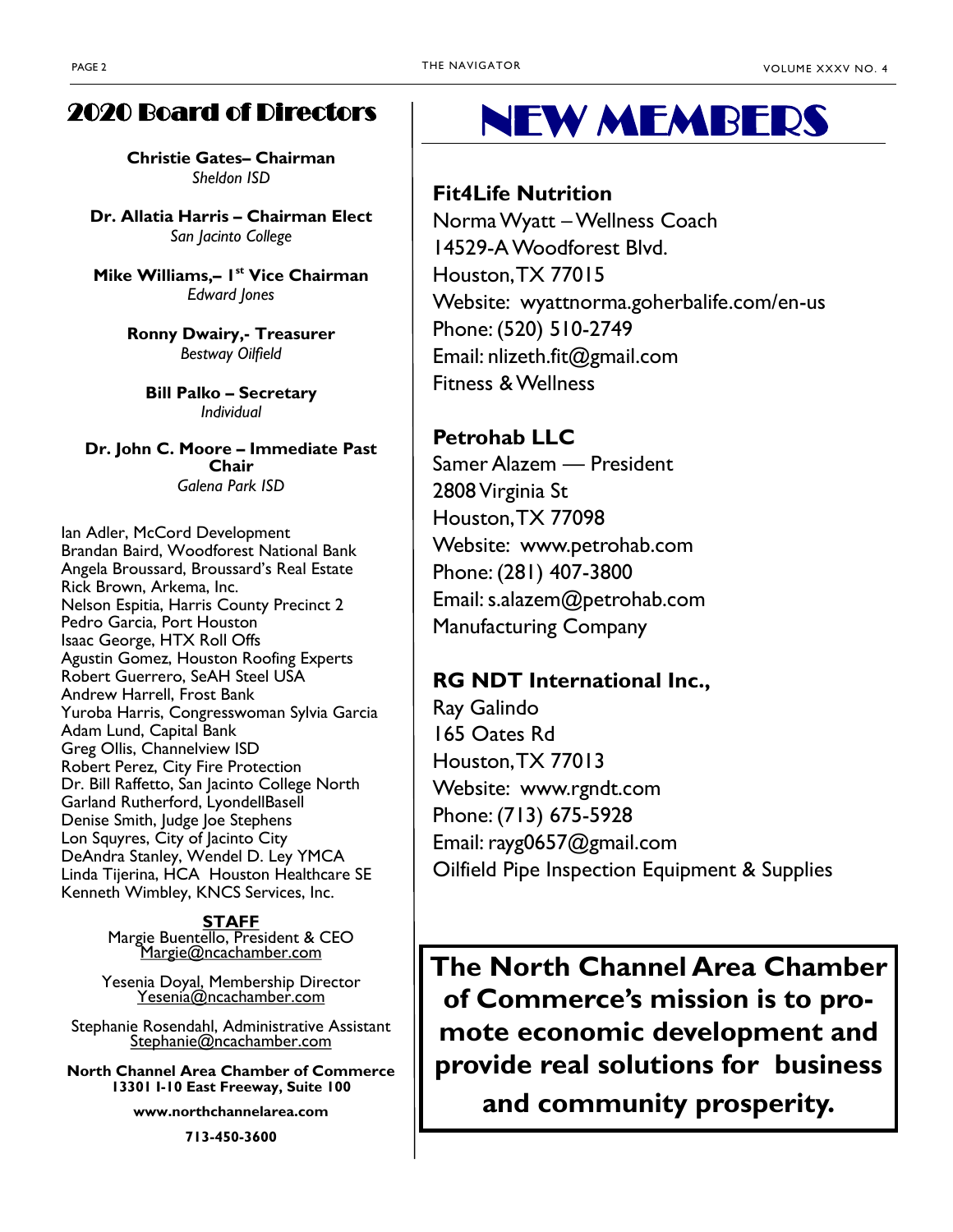RENEWALS **A special thank you to the following members who have shown their dedicated support of the Chamber and the community by renewing their membership investment.**

| 21-40 Years<br>Dr. Robert Kemp, Optometrist<br><b>Westwind Properties</b><br><b>Halo Branded Solutions</b><br>East Loop Chiropractic Clinic<br>Start, Garcia, & Stanley, LLC<br>Channelview ISD     | 39 Years<br>33 Years<br>29 Years<br>26 Years<br>25 Years<br>23 Years             | Inspire Church<br>Texas-IBI Group, Inc.<br>Edward Jones<br><b>Heights Builders</b><br><b>McClain Trailers</b><br>1-9 Years                                                                                 | II Years<br>11 Years<br>10 Years<br>10 Years<br>10 Years                  |
|-----------------------------------------------------------------------------------------------------------------------------------------------------------------------------------------------------|----------------------------------------------------------------------------------|------------------------------------------------------------------------------------------------------------------------------------------------------------------------------------------------------------|---------------------------------------------------------------------------|
| <u><b>10-19 Years</b></u><br><b>Broussard's Real Estate</b><br>City of Jacinto City<br>Market Street Used Auto Parts<br><b>Bates Collision Centers</b><br>Murff's Turf Farm                         | 19 Years<br>19 Years<br>19 Years<br>17 Years<br>17 Years                         | Harris County Precinct 2<br>Genan, Inc.<br><b>Gulf Coast Authority</b><br>Northeast Houston Foundation<br>North Channel Star<br>Bryant's Termite & Pest Control<br><b>Tax Analysis Plus Enterprise</b>     | 9 Years<br>9 Years<br>8 Years<br>7 Years<br>7 Years<br>6 Years<br>6 Years |
| Beltway Plaza<br><b>United Community Credit Union</b><br>Harris County FWSD #6<br>Armenta's Mexican Restaurant<br><b>Bill Palko</b><br>Everitt Industrial Supply, Inc.<br>Houston MRI & Diagnostics | 15 Years<br>17 Years<br>13 Years<br>II Years<br>II Years<br>II Years<br>II Years | <b>Cloverleaf Fire Department</b><br>Holiday Inn Express & Suites<br><b>Weekare Pediatrics</b><br><b>SCORE Houston</b><br>Central AC Supply<br>Law Office of J. Kurt Buoillion<br><b>AACAAN Mechanical</b> | 5 Years<br>3 Years<br>3 Years<br>3 Years<br>2 Years<br>2 Years<br>2 Years |



### **Port Houston Planning for the Future**

**PORT HOUSTON®** 

The Port Commission of the Port of Houston Authority conducted its regular public meeting on May 20th electronically. Chairman Ric Campo opened the meeting expressing gratitude to Executive Director Roger Guenther and "all those responsible, and the essential and critical employees, in particular for "their unyielding commitment" to keep the port running by "showing up every day."

Both gentlemen provided updates concerning Project 11, the public-private effort to widen and deepen the Houston Ship Channel, the nation's busiest waterway. The Senate Environment and Public Works Committee had included the project in their American Water Infrastructure Act. While an important development, work is still ahead as the project needs to be considered by the full Senate and House of Representatives. Gratitude was expressed for the strong support for this effort given by House and Senate members, local leaders as well as industry stakeholders. The design of the project is progressing, laying the groundwork to begin construction after Congressional authorization anticipated later this year. The impacts of this project on Texas, the largest exporting state in the nation, are clear. But just as important are the national benefits from supporting the future of the largest petrochemical complex in the nation, that thrives along the Houston Ship Channel.

Actions taken by the Port Commission supported commitment to continued investments in infrastructure and terminal improvement projects. A highlight of some of the work includes wharf rehabilitation of docks at the Turning Basin, Bayport, and Barbours Cut terminals, and another million dollars investment in software and technology for those public terminals. Keeping the health and safety of workers, customers, users of the facilities and community paramount, the

Port Commission authorized more than \$1.2 million towards support of pandemic related services.